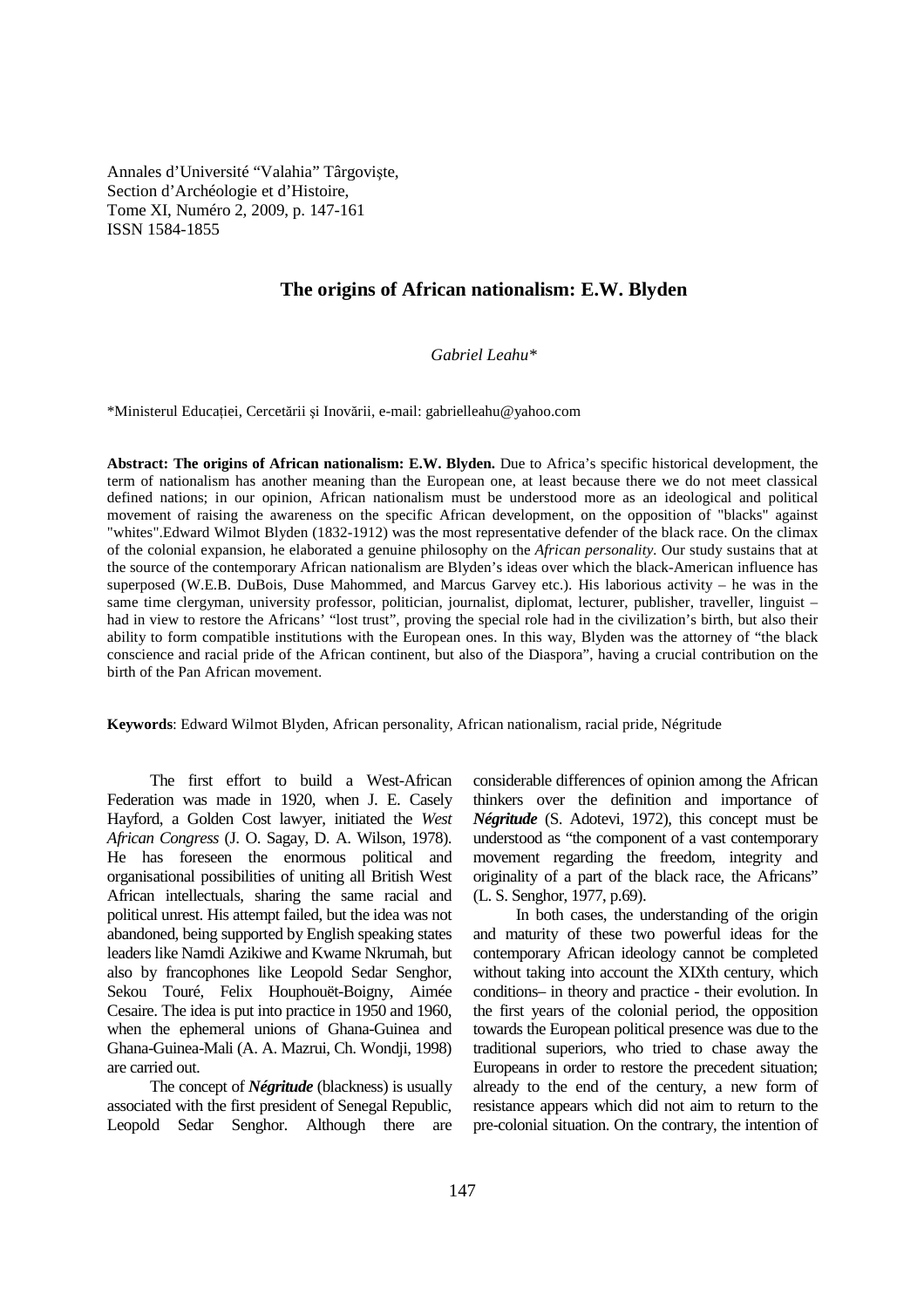the educated Africans by Christian missions or colonial administrations was to take over the control of the political and religious institutions introduced in Africa by the Europeans (R. Oliver, A. Atmore, 1970). They searched to replace the Europeans, and when this proved impossible, in spite the initial assurances (F. M. Bourett, 1960), they attempted to create similar institutions, to replace the European ones. Cultivated Africans tried various alternatives, and we must specify that the ideas of Edward Wilmot Blyden were the starting point of new African institutions compatible both with the European "civilised" ones and with the African political traditions.

The reasons that determined us to approach this subject are numerous. First, taking an interest in the study of the great powers' colonial politics in Africa, at the end of the XIXth century and the beginning of the XXth century, we established that the British politics adapted in the West Africa, supporting the creation of a trained local elite. Unanticipatedly, it started to react against the racial theories which despised the black race, labelled as an inferior race. This fact helped to discover Blyden, the most representative defender of the black race, who created a true philosophy of the *African personality*. Secondly, his ideas surprised us through modernity, his ideas approaching the fundamental themes of the contemporary African thinking: *the African personality, the Pan-Africanism*, the role of the black civilisation in building the present culture and civilisation, ideas that *the common sense* connects with the name of Kwame Nkrumah, Leopold Sedar Senghor, W.E.B. Du Bois, Cheik Anta Diop, and so on. Thirdly, we were astonished that historians (R. Oliver, A. Atmore, 1970; E. M'Bokolo, 1992) and politicians (K. Nkrumah, 1958; L. S. Senghor, 1977) directly involved in the fight for the West African independence, considered the origins of western Africanism as American Negro, taking into the account that Blyden and his work were present there. We are referring to Marcus A. Garvey's movement, developed between 1920-1925 in the U.S. and the Antilles. Garvey considered that blacks from all-over the world should come back to Africa, because they could never develop under white domination (E. M'Bokolo, 1992). In a previous work, Elikia M'Bokolo (1985) indicates Blyden's paternity of the *African personality*, but sustains the American Negro origin of Pan-Africanism. Finally, Marianne Cornevin (1981), E. Jefferson Murphy (1981), Robert W. July (1970) regarded Blyden as the origin point of these ideas. Obviously, all these divergent opinions determined and stimulated

our interest for this theme, our preoccupation being to identify the blydenian origins of West-African nationalism. Through our approach we tried to demonstrate the two-way character of the Antilles-U.S.-West Africa ideas exchange. Through personalities like Blyden, Africa has decisively influenced the African-American body of ideas, the dearest slogans of Marcus A. Garvey - *Back to Africa and Africa for Africans* – being often used by Blyden, during his visits in the U.S.

Finally, we approached the work and personality of Blyden because it seemed to be the most significant personalization of European transformations shaped in West Africa, and of the answers given by the African educated elite to the British colonial policy change to the end of the XIXth century. Then, educated African elite had not found its place in the British colonial system and sought to give their solutions to establish a new African society with institutions and ideology based on black and white racial equality, on its right to exist, starting from the specificity of its traits. And Blyden was the most representative spokesman of this change; he founded the ideology of the African elite approach by developing new concepts of *African personality, Pan-Africanism* – which restored the lost confidence due to European racial theories. Since then, Africa, but also the black race, would take their well established place within all the races of the world, a place to be proud of, because, as Blyden put it, she is at the origin of civilization. In this way, Blyden was the lawyer of "black consciousness and racial pride on the African continent but also in the Diaspora, thus contributing to the birth of Pan-African movement" (A. A Mazrui, Ch. Wondji, 1998, p. 533).

Going beyond the initial enthusiasm, systematic treatment of the topic revealed a multitude of difficulties, from the hard-to-reach bibliography, the perception of Blyden's ideas in the time context, to making a real conceptual archaeology to identify and argue the priority of the African thinker. Blyden had very different concerns, being equally a Presbyterian clergyman, academician, politician and administrator in Liberia, Sierra Leone and Nigeria, diplomat, lecturer, journalist and editor, traveller, linguist.

Edward Wilmot Blyden was born in 1832, in the Virgin Islands – then part of the Danish Antilles. In 1840 the family moved to Venezuela where, over two

\*

*Tome XI, Numéro 2, 2009* 148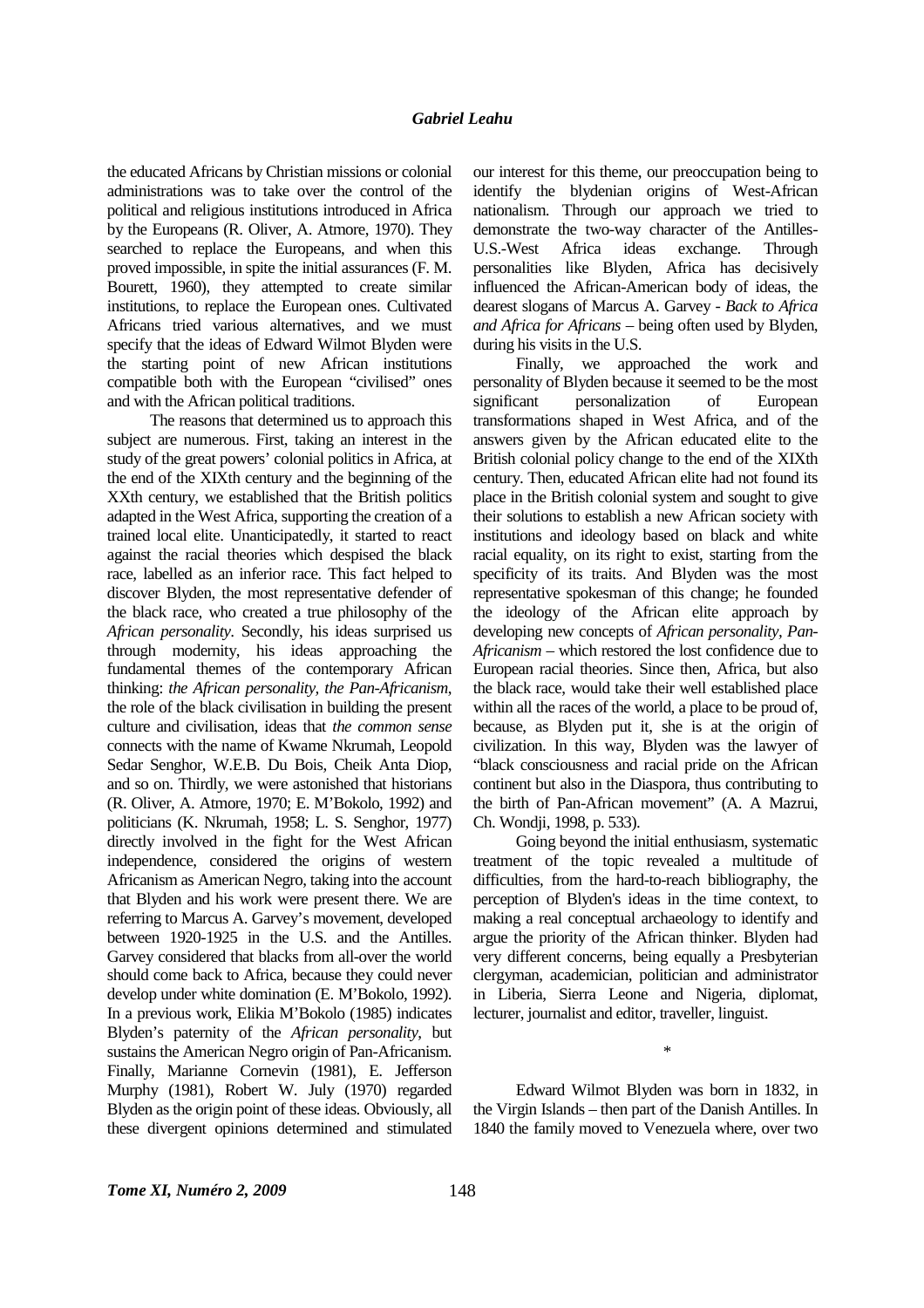years, he learned Spanish. With the help of American missionaries from the Virgin Islands, he fled to the U.S. in 1850, where he stayed only seven months, discontented of the strong racial discrimination that prohibited him the access to higher theological education (O. D. Lara, 2000). In 1851, he migrated to the independent West African state of Liberia (G. Shepperson, 1960).

Although he did not possess any higher education diplomas, Blyden imposed through intelligence, ample desire of knowledge, and especially by an "active conscience of his race, which was based on the firm belief that black men can be saved only by permanent manifestation of their pride, of their black race achievements, based on historical realities" (E. Jefferson Murphy, 1981, p. 262). These are the features that **brought him into prominence**, some historians seeing him as "the greatest nineteenth century black intellectual" (E. Jefferson Murphy, 1981, p. 262).

 Between 1851 and 1885, Blyden lived especially in Liberia, where he studied at "Alexander" High school – where he became teacher and even principal; he is also ordained Presbyterian pastor of the Church Missionary Society (CMS). In 1862, he resigned from the "Alexander", and he is hired as a teacher in "Liberia" College at whose inauguration, in January 23, 1862, he delivered an "illustrious speech, celebrating the classics" - as participants to the event later affirmed (C. Abayomi Cassell, 1970, p. 225). The College will not be opened immediately because Blyden is sent to the U.S. by President Benson, to encourage black migration to Liberia; the mission was not successful due to disinterest of American Negros for the whole process and the outbreak of the U.S. Civil War (C. Abayomi Cassell, 1970; O. D. Lara, 2000).

In the following years, he held several ministerial posts - Secretary of State (1865-1866), during President D. B. Warner; Minister of Interior (1880-1882), during President A. W. Gardner (C. Abayomi Cassell, 1970) - and led a number of diplomatic missions and delegations, obtaining in 1877 the accreditation at Queen Victoria's Court. He was the first black Plenipotentiary received at an European Court (C. Abayomi Cassell, 1970). He was also the rector of the "Liberia" College (1881-1885), his investment speech supporting the capacity of Africans to organize and lead, declaring that the European model is not the only viable one. "Africans need to progress through their own methods. They must demonstrate a capacity different from that of Europeans. We must show that we are able to lead ourselves, to create our own fate. Let us not be thankful for the European influence that commands our forms of government, draws up our laws, decides in our courts and spreads its ideas in our social environment. You should not believe that Anglo-Saxon methods are the best... We should study the souls of our brothers because they know better the ways of developing our race" (E. Jefferson Murphy, 1981, p. 270).

Mixing in the conflict between the political party which supported mulattos and the one maintaining racial purity, Blyden - partisan of the last position - is forced to move to Sierra Leone in 1885 (E. Jefferson Murphy, 1981). For this reason, he lived over here until his death in 1912, making numerous study trips in England, Egypt, France, and the U.S. (G. Shepperson, 1960).

Although he moved to Sierra Leone only in 1885, Blyden was present here during the years 1871- 1874, as representative of the CMS and then as the British colonial administration official. He arrived in August 1871 as a linguist, with the mission- entrusted by Henry Venn, CMS Secretary - to "extend the work of the Anglican Mission to the inside, to convince the European missionaries to respect African institutions and customs, and to speed up the transmission of authority from the Anglican Mission in Sierra Leone to the Native Church" (H. R. Lynch, 1964, p. 396). On May 31, 1861, in Sierra Leone was established a native church pastorate with nine parishes, but whose supervision and authority remained finally in European hands. On the tenth anniversary of the pastorate, one of its clergy, J. H. Davies appealed for a fully independent native church: "We plead for an institution…that can bring alone the true freedom of the human spirit and body…We request you to aim at establishing at Sierra Leone a pure Native Church…not only for our own children's use, but for the use of Africa at large" (H. R. Lynch, 1964, p. 396; see G. Leahu, 1999). His efforts to achieve the objectives produced a lively discontent among European missionaries who got Blyden's suspension on grounds of immorality, although adultery charges proved unfounded (H. R. Lynch, 1964). Considering that he could no longer influence from the inside the missionary policy towards the Africans, he decided to make it through the press and the colonial administration, leading two official expeditions — one to Falaba and another to Futa Jallon in January 1871, and becoming the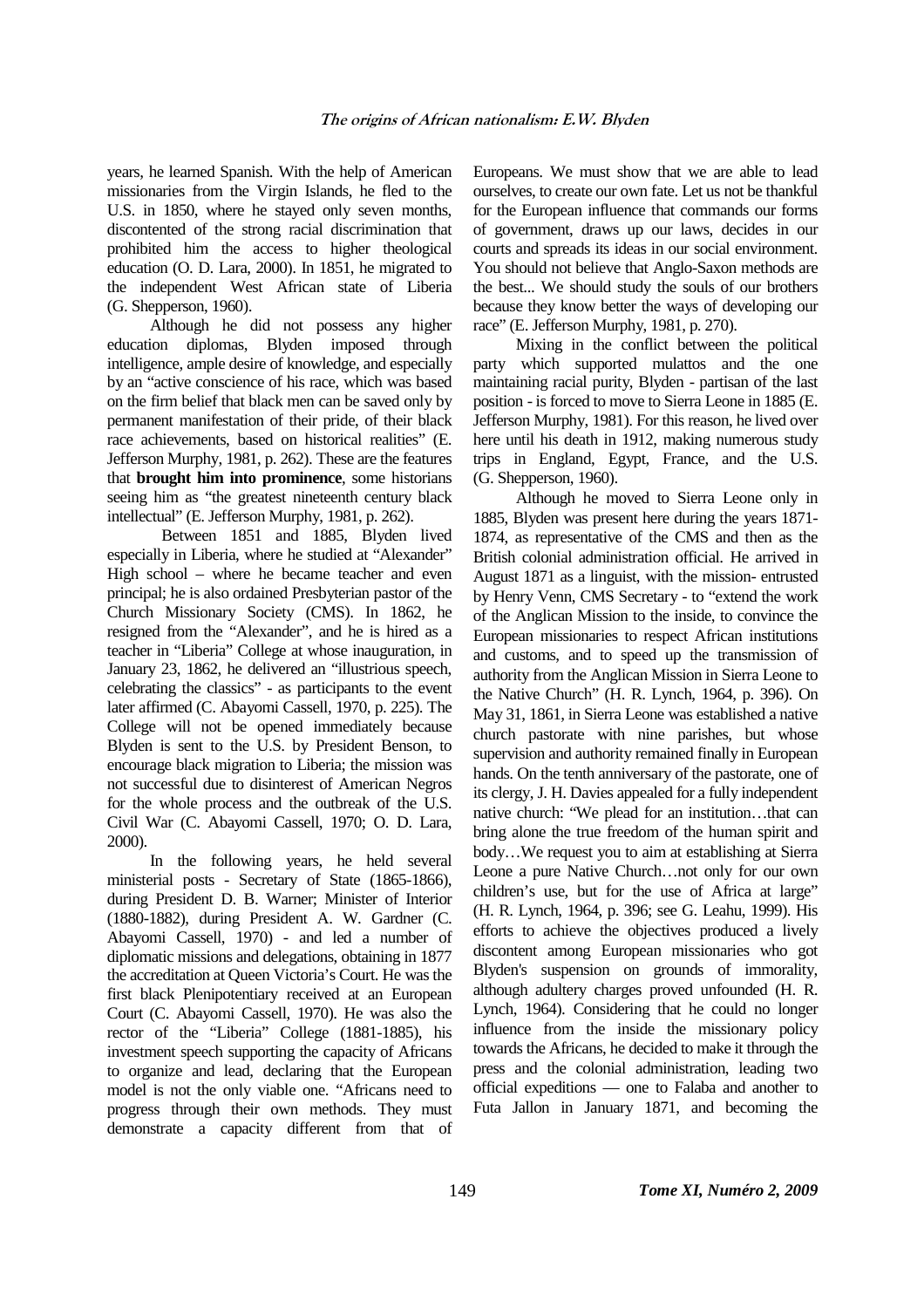Government Agent to the Interior between January 1873 and 1874.

His goal was to know the Muslim population from the inside in order to determine "the end of mutual antagonism between Muslims and black Christians, so that they could cooperate for the good of the black race" (H. R. Lynch, 1964, p. 401). Discontented that the European missionary education prevented the assertion of "African racial pride" among Africans, pride that has given the Jews "an invincible vitality", Blyden argues the necessity of founding a West African University in the Republic of Sierra Leone, led and managed by Africans; he starts the newspaper "*Negro*", which aims "to represent and protect the interests of all blacks" (H. R. Lynch, 1964, p. 401).

We allowed ourselves this brief overview of the work of E.W. Blyden in Sierra Leone (1871-1874) to make an introduction of his constant concern, safeguarding and promoting the interests of the black race, highlighted by his major works published in Sierra Leone, and especially in the U.S. and Britain (see *Liberias's Offering,* 1862, New York; *The People of Africa*, 1871, New York; *From West Africa to Palestina*, 1873, Freetown; *Africa's Service to the World*, 1880, London; *Christianity, Islam and the Negro Race*, 1888, London; *The African Problem and the Method of Its Solution*, 1890, Washington; *West Africa Before Europe*, 1905, London; *The Significance of Liberia*, 1907, Liverpool; *African Life and Customs*, 1908, London). Researching Blyden's writings (H.R. Lynch, 1967, H.R. Lynch, 1965; R.W. July, 1964, R.W. July, 1970), allowed us to identify several major themes, such as *African personality, the creation of a powerful West African state* - by uniting all of West Africa, *the achievement of West African consciousness*, through the formation of new African educational and ecclesiastical institutions, allowing the full assertion of African personality.

**1.** Blyden's view about the *African personality* was based on his theory of race. The XIXth century European anthropologists claimed that the superiority of a race depends on its physical characteristics, the Caucasoid type being superior to other human types (Ph. D. Curtin, 1964). Blyden disagreed with this allegation, saying that the physical differences between races did not involve racial superiority or inferiority, being only distinctive features. Under normal

**\*** 

circumstances, the black was capable of a physical, intellectual and moral development fully equal to other peoples of the world, but the specific of each race produced a different and private development (H. R. Lynch, 1967). Because of its particularities, each race had its place and role in the existence of the world; it is important that each race discovered its destiny and avoided the temptation of unfamiliar ways: "Every race is equal but separate; there is the issue of differences in endowment, and destiny" (R.W. July, 1964, p. 75). Or "Each race is endowed with peculiar talents, and watchful to the last degree is the great creator over the individuality, the freedom and independence of each. In the music of the universe, each shall give a different sound, but necessary to the grand symphony" (E. M'Bokolo, 1992, p. 349). For this reason, it was wrong for blacks "to submerge themselves in the culture of the white man" because it appears the danger to remain "separate from the powers of the country, given that they were "slaves of foreign ideas" (R.W. July, 1964, p. 76). For Blyden it was obvious that the action for compliance of Africans to western values, to the European way of life, led to stopping the development of the African race, the world being emptied of the fruits of its achievements: "Every race has a soul, and that soul of the race finds expression in its institutions, and to kill those institutions is to kill the soul, a terrible homicide" (L. Spitzer, 1972, p. 109). That's why the need to preserve and return to traditional African institutions.

Distinctive qualities of each breed determine the separation necessity of their development in order to become more productive, to be able to claim full benefits. The example chosen by Blyden was suggestive: the black African is home in Africa, while the white man is stimulated by the European climate to maintain his efficacy. Race separation is needed, especially since the trend of dominance, of imposing one race in front of the other appears in case of a larger approach, so that specific skills are affected. Although the European currently dominates Africa, he will have to leave sooner or later the Africa, with which he does not identify. "It is a truth recognized not only by us, but by strangers too, that Africa should be civilized and raised by Africans, not only because of physical adaptation but also because of the specific African way of thinking" Blyden wrote in *The African Problem and the Method of Its Solution* (R.W. July, 1964, p. 78).

In *African Life and Customs*, work published in the twilight of his life, he attributes to the African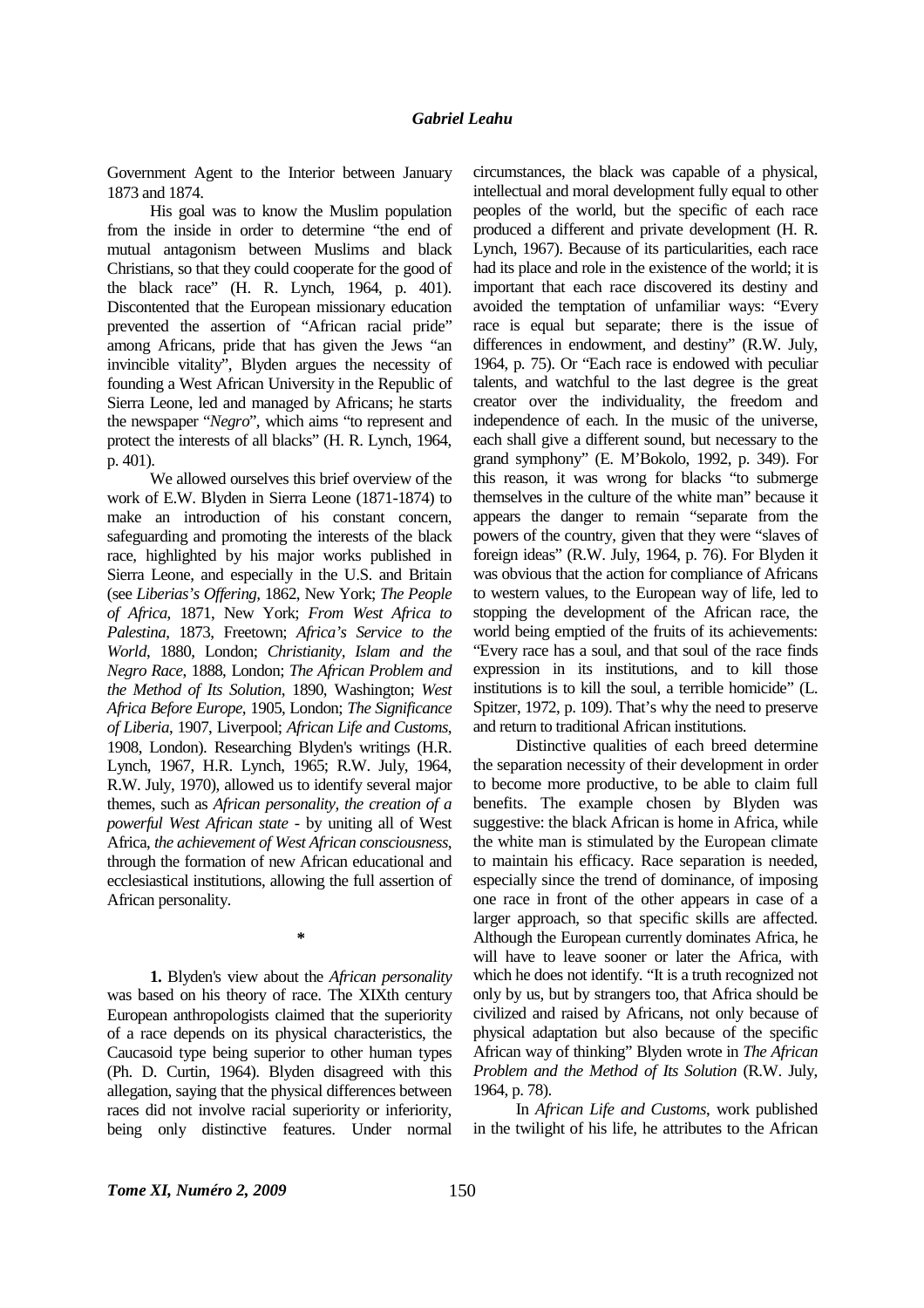race qualities completely opposite to the European ones: the close unity with the nature, the creation of institutions adapted to the needs of Africa, the high religiosity. Communion with nature is derived from the African capacity "to speak with the land and allow himself to be taught... to beautify the garden and to keep it" (R. W. July, 1964, p. 78).

This type of community is found in the fundamental features of *Négritude*, a concept launched in Paris by Aimé Césaire and L. S. Senghor, around the years 1933-1935. They understand the *Négritude* as a "simple recognition of being black and accepting this, the destiny of our black history and our culture" (L. S. Senghor, 1977, p. 69) or "all the economic, political, intellectual, moral, artistic and social values, not just of black African people, but also of the black minority in America, Asia and Oceania" (L. S. Senghor, 1977, pp. 90-91).

Analyzing the black soul, black man's distinguishing features, Senghor argued that "the Negro is a man of nature. He lives off the land and with the land, in accordance with the Universe" (L. S. Senghor, 1977, p. 92-93). We notice striking similarities with the ideas supported by Blyden, for us lineages are evident.

In *African Life and Customs*, Blyden noted that close communion with nature allows the African ideal custom-build institutions, adapted not only to his needs but also to the needs of regenerating Africa. Thus, traditional African society was based on relations of cooperation - which included a strong family solidarity, a collective ownership of land and its resources - and a government system that was characterized by a democratic justice. Acquiring Western ideas about governance, economic and social life, religion, marriage and family, about the welfare of the community, was a mistake - their understanding of Europe and Africa were fundamentally different. It is true that production in Europe has been collective, but consumption remained individualist, predatory, and competitive - while in Africa, the land and its fruits are available to everyone. Africa never sought poverty, hunger and the standardized existence, which can be found in abundance in the industrial cities of Europe. Increased crime levels on the white continent are evidence of the existence of individual unfulfilled desires; in Africa, such crimes do not exist for individual desires are met. Europe is full of wretched homes and hospitals for the poor, lifeless houses for the elderly, all of these being alienated answers to personal human needs. Such realities are not found in Africa,

where family and the relations within are strong in affection and goodwill. Finally, Africa has solved the problem of marriage accepting the polygamy, which allowed the creation of productive community within the family, but also the elimination of prostitution (R. W. July, 1964).

Blyden believed in the high religiosity of Africans, characterized by animation of all things and equal participation of both the living and the dead to the experience of everyday life. Through the purpose of African religion, the moral superiority that equalled material weaknesses, Africans contributed decisively to the welfare of the world, to universal civilization, carrying out the divine mission. Not incidentally, he wanted the superior skills in the field of spirituality and religion to be sent everywhere, saying that "Africa may be the keeper of the world's spirituality" (R. R. Sklar: in G. M. Carter, P. O'Meara, 1986, p. 2). The divine mission entrusted to Africa is precisely to reaffirm the fundamental spiritual values, a sense of peace and human brotherhood, humanism - threatened by European growing materialism: "The tendency of the West-Aryan genius is ever to divorce God from his works and to lay great stress upon human capabilities and achievement. Man is an end, not a means... Religion is to be cherished as a means of subserving temporal and material purposes. The material progress is the end of the human race" (R.W. July, 1964, p. 80).

In conclusion, Blyden adopted the conception of a world divided into races, with particular qualities, but equal in dignity, their interaction leading the birth of history as a divine plan. Mixing and cohabitation were not recommended, as evidenced by the inside Africans who remained purer than those of the coast, influenced by Europeans; for the same reason of impossibility of multiracial coexistence, it was desired the return of blacks from America (O. D. Lara, 2000). The integrity of the black race must be defended of misleading influences, both secular and religious, the European preached Christianity being emptied of its real content. If Europeans were destined to work for material and temporal progress of humanity, their racial strength was science and politics and individualism was the basis of their society - Africans possessed a different *racial personality*. They are members of a race characterized by a collective and cooperative spirit, not a selfish and competitive one (R. W. July, 1964).

The concept of African personality is fundamental in the doctrines of modern African nationalism. Léopold Sédar Senghor, speaking about *Négritude*, argued that it is simply the "African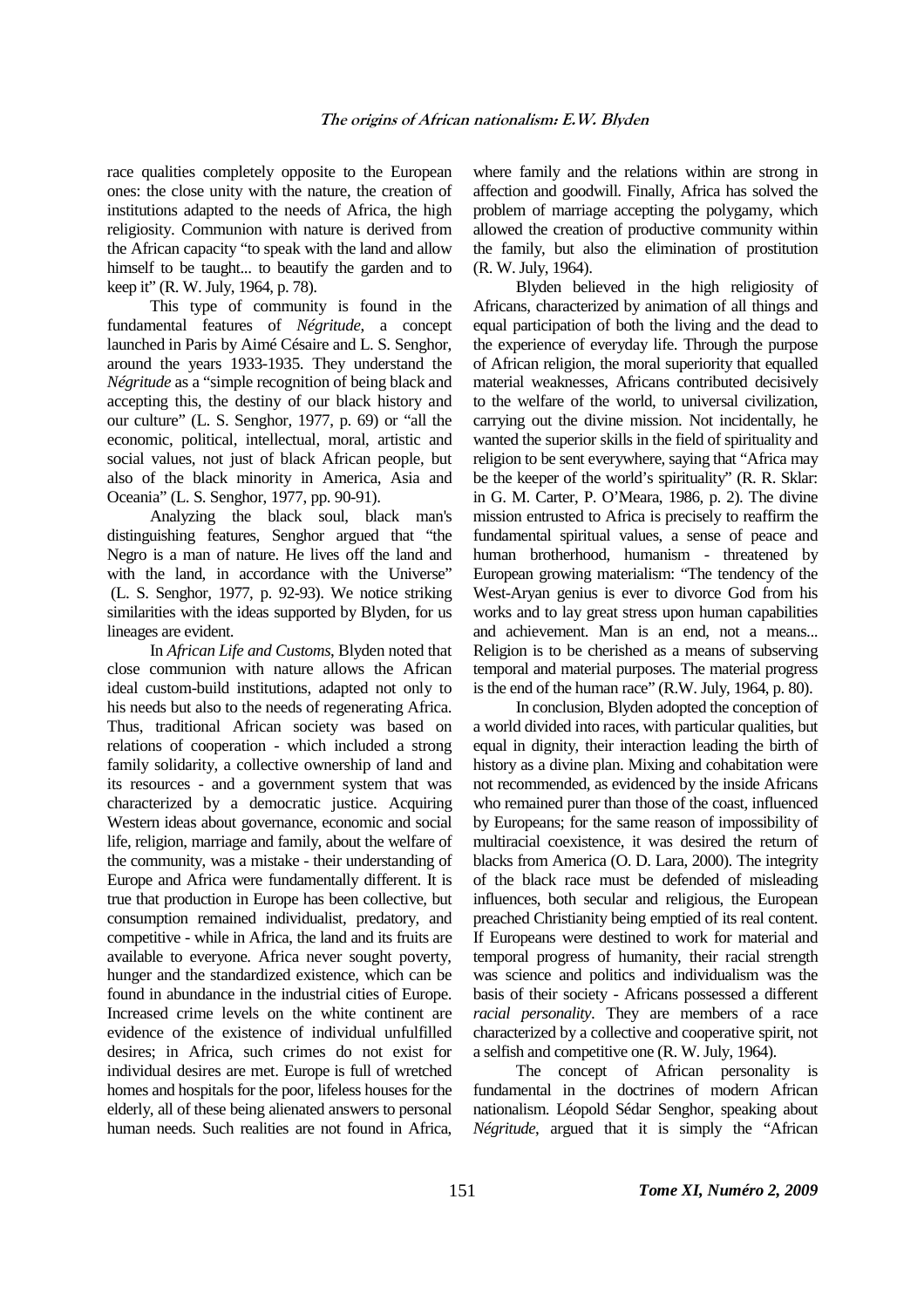Personality of English-speaking Negros... discovered and proclaimed by the New Negro American movement" (L. S. Senghor, 1977, p. 69). Its main argument is a quote from a proclamation of Longston Hughes, member of the Negro Renaissance Movement (M. Cornevin, 1981), which appeared immediately after the First World War: "We, the creators of the new black generation, want to express *our black personality*, without shame or fear..." (L. S. Senghor, 1977, p. 69). Also Senghor said that "the discovery of black values and black awareness is born in the U.S." (L. S. Senghor, 1977, p. 274). The same American Negro pathway is supported by Kwame Nkrumah, the one that established the concept of *African personality* and used to say that Marcus A. Garvey's philosophy and opinions had influenced him decisively during the time spent in America, through the proclaimed racial pride (K. Nkrumah, 1958).

Note that both French-speaking and Englishspeaking leaders of West African nationalism relate to garveyism and indicate an American-Negro origin of the concept of *African personality*. We would consider this lineage at least strange, bearing in mind that Blyden placed in West Africa - long before the emergence of Garvey's movement - his theory of *African personality* and used the best-known garveyist slogans - *Africa for Africans and Back to Africa (*G. Shepperson, 1960; Ph. Decraine, 1959). In our opinion, the explanation is not in the American-Negro origin of these ideas, in the influence exerted on Blyden, but in the range of movement, somewhat limited, of his ideas, both in terms of space and of the social categories that had access to them, the educated (Europeanized) Africans. Secondly, let us not forget that Blyden's revolutionary ideas have emerged in the late XIXth century, a time of intense colonial activity, of effective occupation of Africa by the European powers, who could not easily accept their popularization.

 Obviously, this does not mean they could not reach the U.S., given the "trade of ideas and political concepts of the slaves' descendants of the Antilles, North America and the ancient continent", as a historian (G. Shepperson, 1960, p. 299), interested in the influence of American-Negro on the development of African nationalism, articulated very suggestively. While assessing the originality of Blyden's ideas and their chronological precedence, he believed that the purpose of exchange of ideas was only from America to Africa (G. Shepperson, 1960), which is hard to believe in the mentioned situation.

 Our arguments are not very numerous at this stage of research, but we consider being sufficiently relevant. Thus, the essence of Blyden's ideas was very popular in the U.S., through his lectures, his published articles and papers, through his contacts with many American-Negro intellectuals. In 1911, he became a founding member of the history society - *Negro Society for Historical Research*, with Lewanika from Barotseland, Casely Hayford and Duse Muhammad, the last becoming the most important ideologist of Garvey's movement (G. Shepperson, 1960). Secondly, it is attested the presence of many American-Negro intellectuals in West Africa, in Liberia, Sierra Leone, Gold Coast, Lagos - where the impact of Blyden's ideas was very strong - , as for example Martin R. Delaney or Alexander Crummell (G. Shepperson, 1960).

 Thirdly, the manifesto, following the first Pan-African meeting held in London in 1900 and entitled "To the Nations of the World," respected Blyden's views, although he did not participate. Written by W.E.B. DuBois, who had no personal contact with Blyden (R. R. Sklar: in G. M. Carter, P. O'Meara, 1986), the call includes Blyden's famous statement: "*The problem of the twentieth century is* the problem of the colour line" (H. R. Lynch, 1967, p. 241), which shows intimate contact with his ideas. While Senghor and Nkrumah relate to the American-Negro thinkers - DuBois and Garvey (L. S. Senghor, 1977) - they were decisively influenced - in our opinion – by the body of ideas developed by the great African thinker, E. W. Blyden.

There is not an identity of views about the first mention of the concept of *African personality*. Thus, Elika M'Bokolo states that the expression *African personality* seems to have been used for the first time in 1902, when E. W. Blyden, inaugurating an independent African Protestant church in Nigeria, said that "Africa is in the struggle for a personality" (E. M'Bokolo, 1985, p. 348). L. Spitzer mentions the year 1903, when referring to racial differences between Europeans and blacks, Blyden argued that "black Africans possessed a different racial personality" (E. M'Bokolo, 1985, p. 109).

E. Jefferson Murphy does not precisely date the emergence of the concept, speaking of the early twentieth century when "he forms a deep conception of African personality" (E. M'Bokolo, 1985, p. 265). H. R. Lynch, author of numerous monographs and studies on particular aspects of life and work of Blyden, progresses the year 1893 for the first use of the *African*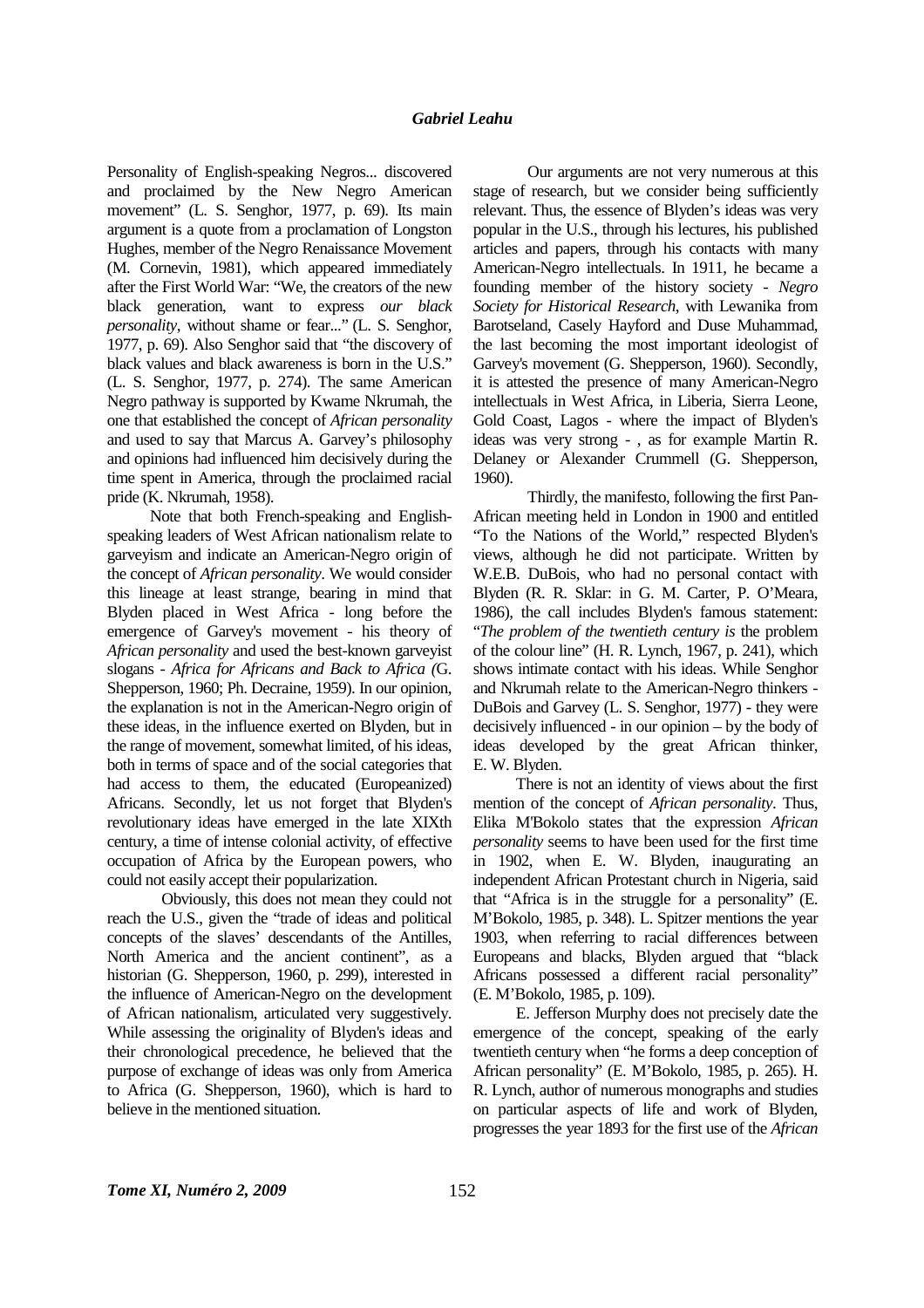*Personality* in a study entitled *Race and Study*, published in Freetown in May 1893 (E. M'Bokolo, 1985). At whatever time the first introduction of the concept was, for us it matters more the ability to demonstrate Blyden's paternity.

Blyden was not content only with the statement. He has developed a true *African personality theory*, "based on the specificity of the black race, from its role in the evolution of humanity, trying to define the fundamental qualities and characteristics that contributed to the uniqueness of African culture" (E. Jefferson Murphy 1981, p. 265). Thus, the paper *African Life and Customs*, published in 1908 in London, sought to demonstrate the existence of a "very well organized and thorough African economic and social system, worthy of respect, unbreakable and impregnable" (E. Jefferson Murphy 1981, p. 265). For this reason, Africans do not need to imitate the European model, but they have a duty to preserve "the flavour of their own race", as argued at the Freetown Unity Club's meeting in June 1891: "Your first duty is to be you yourselves... You need to keep in mind constantly that you are Africans, not Europeans, blacks, not whites, that you were created with special physical qualities for the glory of our Creator, and for the happiness and perfection of humanity; and in your search to transform yourselves into something else you are not only spoiling your nature and turning aside from your destiny, but you are robbing humanity of the part you ought to bring to its complete development and welfare, and you become as salt which has lost its savour - good for nothing, just to be cast out and trodden down by others" (E. Jefferson Murphy 1981, p. 267).

Following the trips made within Africa, Blyden began to regard the people here as holding the true *African personality*: "in the European settlements on the coast, the fatal effects of false or forged Europeanism are visible. All those who were in Europe bring and broadcast among their people an inclination to some European traditions, of which the educated majority seek to discard. But, fortunately, the inhospitable climate... prevents this pseudocivilization, called "progress", to spread inwards. The tribes still retain their simplicity and remain unaffected" (L. Spitzer: in Ph. D. Curtin, 1972, p. 111).

 As a colonial official in Sierra Leone, he recommended to the Governor and the Anglican Mission to civilize the area, preserving the fundamental African customs and institutions, unfortunately affected by the Christian missionaries.

Ignoring the basic principles Christ preached, Christianity came to Africa "not to save souls, but to rule bodies", showing all sins, pride, arrogance, hypocrisy. "How is Christianity, bearing on its back the burden of its caste prejudices, the liquor traffic, and its ethical intolerance, ever to make way among these people?" (R. W. July, 1964, p. 82). Hence, Blyden idealised the Islamic religion, stressing tolerance instead of prejudice, and human dignity in preference to racial discrimination: "The Mohammedan religion...extinguishes all distinctions founded upon race, colour, or nationality. To the African,...the religion of Islam furnishes the greatest solace and the greatest defence" (R. W. July, 1964, p. 82). We do not doubt that Blyden's information about the inland, the habits and lives of Africans were very serious, due to direct contact, but his writings, for antithetical reasons, idealize them, local Africans becoming an "abstraction", which had no connection with African realities. Moreover, in different circumstances, he found the inland far from perfection, citing "stupid paganism", and other "horrors" and "monstrosities" practiced by the populations there; he also admitted that local people lived a "wild live" in a "passive barbarism", only because of the "cruel environmental conditions" (L. Spitzer, 1972, p. 111; E. Jefferson Murphy 1981, p. 263; O. D. Lara, 2000, pp.149-150). It should not surprise us these opinion swings, natural to a person with a European education and willing to provide such an ideal capable of demonstrating beyond any reproach his theory of *African personality* about the special features of the black race.

In Blyden's approach to shape *African personality*, history plays a major role, highlighting the fact that Africans had a glorious past, they have "a history" to report – in spite European opinions. Stressing the past had to be made using facts that would undermine the distrust of Europeans in the ability of blacks to have had a prodigious culture and civilization. For this reason, Blyden will not report any achievements of former West African empires (Ghana, Mali, and Songhai) that the Europeans knew little. Nor the ones closer to the present (the actions of Osman dan Fodio, El Hadji Omar or Ashanti Confederation victories, or Samory, and Mahdi) that could be taken as evidence of African heroism, but they could not argue the honour and reputation of the race due to their isolation and uncertain future developments. Then, we need to consider the lack of knowledge about the African history, both at the Europeans and the Africans, the first even denying the existence of African history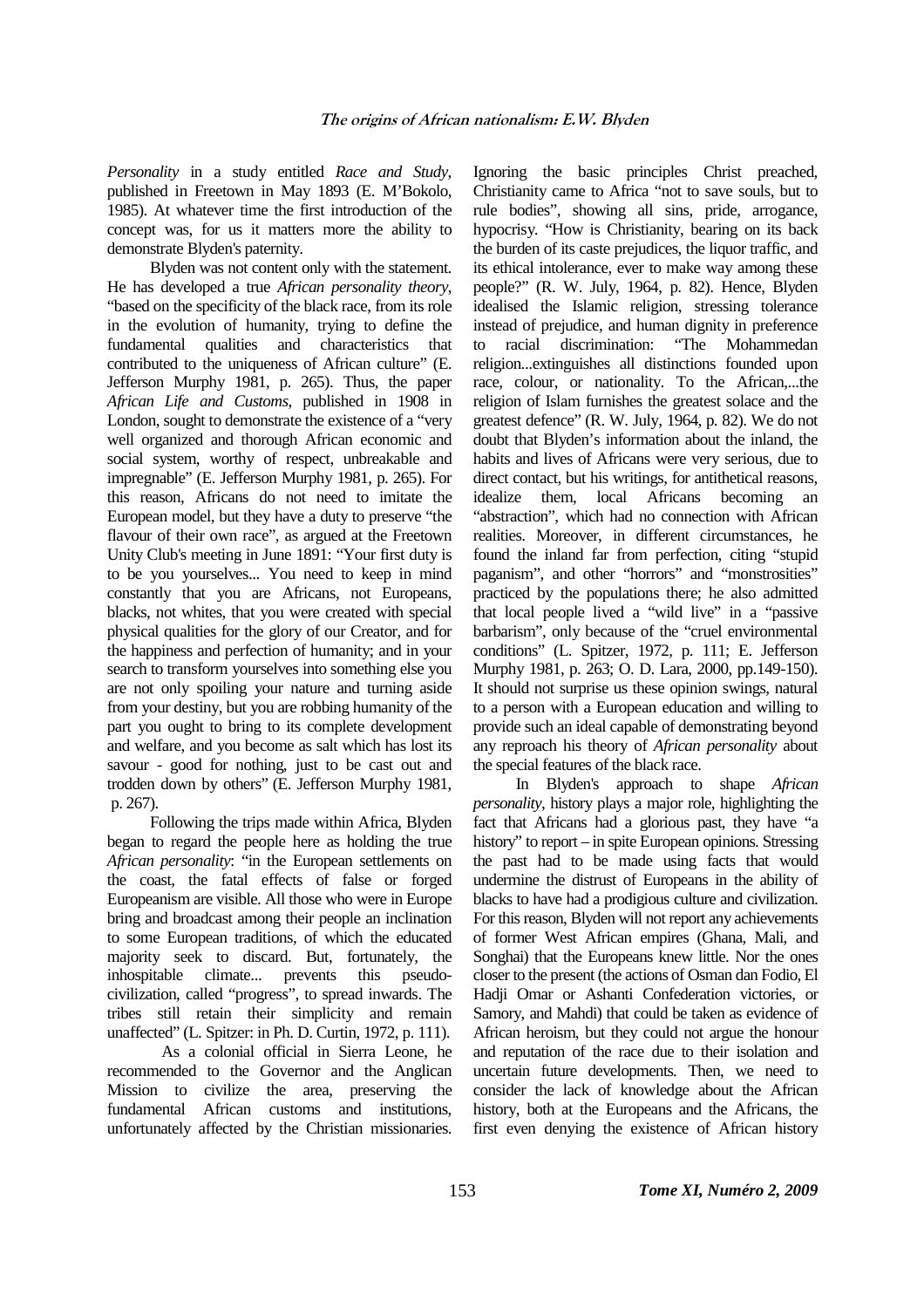before their arrival. Thirdly, there is a danger that a reenactment of African history to be considered false, the African possibility of material reconstruction was being unattainable and oral traditions were being totally neglected in a century dominated by positivism.

 Lacking the potential to rebuild the African history in advantageous terms, but also because of the need to impose before the Europeans - sceptical of the potential of "inferior" Africans - Blyden reported to the ancient black African glory, leading the black origins to a mythical time and space - the origin of civilization. Thus, in his study *The Negro in Ancient History* and in his travel memoir *From West Africa to Palestine*, he argued contribution that blacks have brought to the Egyptians, and thus to the European civilization. Starting from the Bible, he said that the black race descended from Ham through Cush and Nimrod - and so it was responsible for raising the Tower of Babel, architectural experience which later enabled the lifting of the Great Pyramids of Gizeh. Quoting Herodotus and Homer, Blyden argued the presence of "woolly hair" Ethiopians in Egypt and highlighted the obvious Negroid features of the Sphinx of Gizeh. "Her features are decidedly of the African or Negro type, with expanded nostrils. If, then, the Sphinx was placed here, is not the inference clear as to the peculiar type or race to which that king belonged?" (L. Spitzer, 1972, p. 120). It also appreciated the pyramids as the hard work of "the enterprising sons of Ham", the racial ancestors of contemporary African negro, people who gave civilization to Greece and thus were the teachers of old poets, historians and mathematicians: "This, thought I, was the work of my African progenitors…Feelings came over me far different from those I have ever felt when looking at the mighty works of European genius. I felt that I had a peculiar heritage in the Great Pyramid built…by the enterprising sons of Ham, from which I descended. The blood seemed to flow faster through my veins. I seemed to hear the echo of those illustrious Africans. I seemed to feel the impulse from those stirring characters who sent civilization to Greece….I felt lifted out of the common-place grandeur of modern times; and, could my voice have reached every African in the world, I would have earnestly addressed him…: "Retake your Fame!" (E. Jefferson Murphy, 1981, p. 265).

 Blyden sustained that the black people migrated from Egypt to the coast of Guinea, a process during which changes in climate, food and lifestyle caused the loss of many of the old talents and cultural

traits, the slave trade destroying what ever survived (E. Jefferson Murphy, 1981).

E.W. Blyden was not the only one to write about "Africa's great past". Even before him, Dr. Africanus Horton in *West African Countries and People*, published in London in 1867, believed that in antique times, Africa was the origin of science and literature, Greece and Rome acquiring these arts through periods of apprenticeship made by Solon, Plato, and Pythagoras on the African continent in search of knowledge. Moreover, Christianity owes something to African development, since the Primitive Church Fathers - *Origen*, *Tertullian*, *Augustine, Clemens* Alexandrinus, - were African (C. Wauthier, 1977).

**\*** 

**2.** To create the conditions necessary to fully develop the *African personality*, Blyden supported the idea of setting up a powerful West African state that would allow the construction of a West African nation. Here we find the first manifestation of the idea of creating a major political group, beyond ethnic and tribal differences, an idea developed in the twentieth century by J. E. Casely Hayford. He tried to form a federation of West African territories by forming the *National Congress of British West Africa* in March 1920. A list of demands was adopted after two weeks of deliberations, which included the creation of an African university, filling judicial posts by Africans, representing Africans in colonial administration, the cessation of political actions of European states which do not respect the wishes of African populations (J. O. Sagay, D. A. Wilson, 1978). We remembered Casely Hayford's action because he was the most ardent admirer and disciple of Blyden, being deeply influenced by his ideas and concepts. For this reason, we are entitled to argue that what he achieved in 1920 and developing the concept of the West African nation were due to the influence of Blyden and not the result of his own ideas, as some historians have argued (J. O. Sagay, D. A. Wilson, 1978).

Blyden saw the creation of the Great West African nation in several successive ways. At first, he thought that Liberia would be its core, maintaining its territorial expansion in West Africa, justified by a true historical mission, "U.S. providing Africa with the effective instrument of unlimited progress and development, through the Republic of Liberia" (C. Abayomi Cassell, 1970, p. 344). The growth of the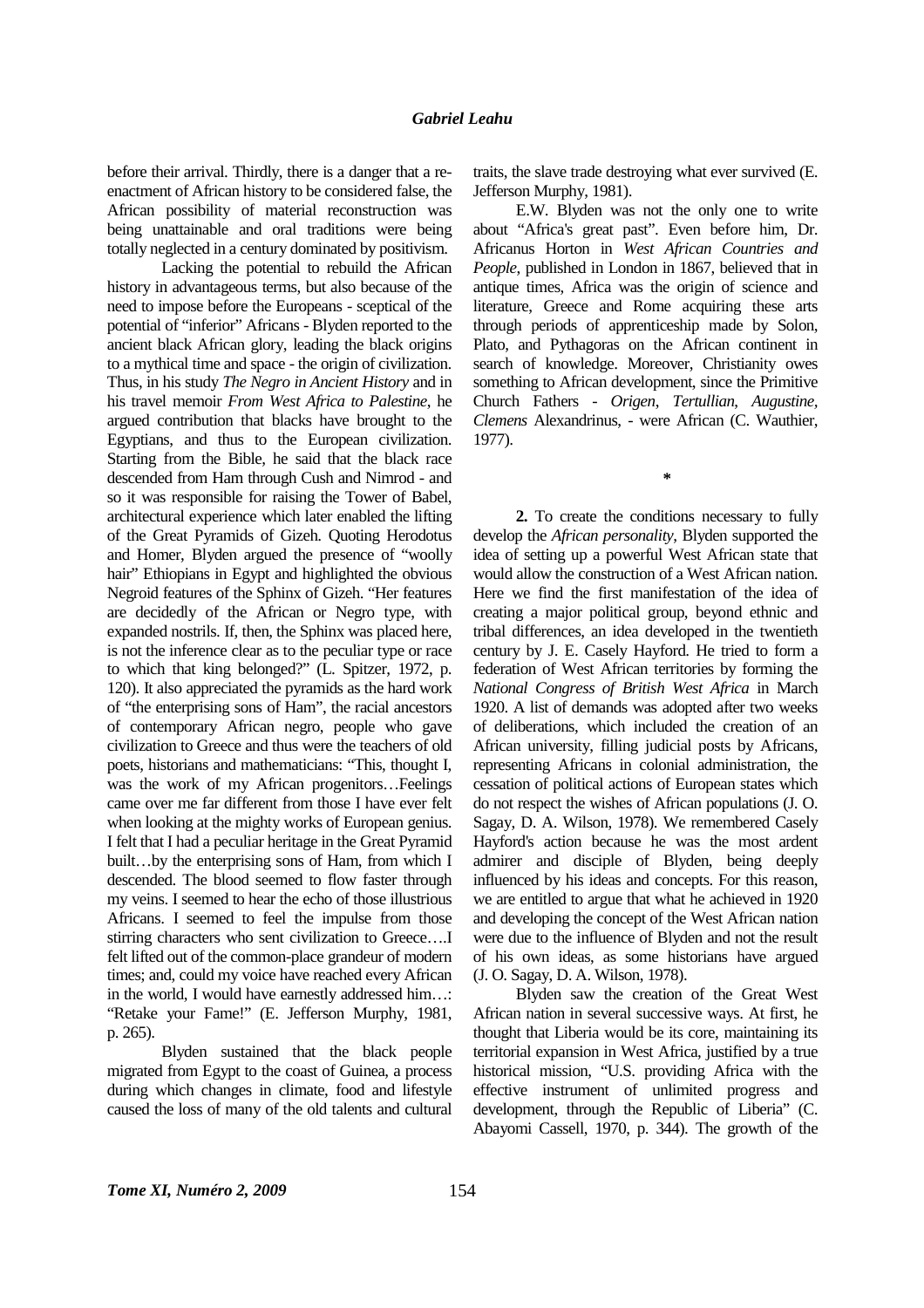American-Negro and Antillean migration, - between 1848-1861, there were received 6000 migrants, compared to the 5000 arrived in the last 30 years (C. Abayomi Cassell, 1970, p. 343) -, the territorial extension of Liberia (R. & M. Cornevin, 1974), convinced Blyden that a large West African nation is emerging; he went to America to participate in the Recruitment campaign of American – Negro migrants for Liberia. The burst of the American Civil War and in particular, the abolition of slavery have lowered the interest in emigration, a fact criticized by Blyden, disappointed that they were diverted from their lawful duty - to help develop a large West African nation (H.R. Lynch, 1965). However, he hoped that the nation would be created, for American-Negros would never achieve full equality with the former masters, the whites. Not incidentally, in *Liberia's Offering*, published in New York in 1862, he presented in idyllic colours Liberia and its future, arguing its need for the U.S. financial support. "My heart is in Liberia, and longs for the welfare of Africa. An African nationality is the great desire of my soul…Liberia is a beautiful tropical country, teeming with the rich fruits of a perpetual summer, with mountains and valleys, and rivers and brooks. In visions of the future, I behold those beautiful hills - the banks of those harming streams, the verdant plains and flowery field, the salubrious highlands in primeval innocence and glory, and those fertile districts watered everywhere as the garden of the Lord: I see them all taken possession of by the returning exiles from the West, trained for the work of re-building waste place under severe discipline and hard bondage. I see, too, their brethren hasting to welcome them from the slopes of the Niger...Mohammedans and Pagans, chiefs and people, all coming to catch something of the inspiration the exiles have brought...and to march back hand-in-hand with their returned brethren towards the sunrise for the regeneration of a continent..." (E. Jefferson Murphy, 1981, p. 263-264).

Unfortunately, this stirring speech did not correspond to the hesitant progress of this young republic, due to the financial and economic difficulties, the inconsistency of national policy, all of these further encumbered by continuous conflicts between settlers and inside tribes, and by its political weakness (C. Abayomi Cassell, 1970). Taking into account that the Liberian expansion based on a regular migration from the New World had not the expected success, Blyden – true to his idea about Liberia's historic role - always

sought to urge the territorial extension to the interior of the continent, but also to attract educated Africans from the West African English colonies. Again, the results were modest (C. Abayomi Cassell, 1970).

Without U.S. financial and human support, it became obvious the reality that Liberia lacked not only the inclination, but also the resources to become the core of a large West African state and a power factor in West Africa. For this reason, especially after 1871, Blyden turned his attention to the British, which he tried to convince to extend their jurisdiction and influence in West Africa. His action was prompted by the existence of a strong British tradition of humanitarianism and commercial instincts; the protectorate could have brought significant revenues through increased trade with the Africans. There are several letters sent by Blyden to the Sierra Leone Governor, A. E. Kennedy, who sent them to the Colonial Office, where they "were read with great interest", but they could not influence the liberals' decision to limit their new interventions in West Africa just to pay stipends to the major inside leaders. Other letters will be sent after 1874, when British policy becomes more active due to the coming to power of Disraeli (J.D. Hargreaves*,* 1963).

Parallel with his action by the government, Blyden appealed directly to English public opinion to get support for his plea to extend the power of England in West Africa. Thus, in a speech held in July 1874 in London, he valued that "England had it in her power to determine to a great extent what the conditions in Central and West Africa would be over the next ten or twenty years... Much has been made but more remains to be done by England in order to maintain its philanthropic history, to be able to withdraw honourably from the coast" (H .R. Lynch, 1967, p. 295).

His last attempt to persuade the British government to extend its territorial jurisdiction in West Africa was made after the end of the Berlin Colonial Conference in October 1885, in a letter to the English governor, which "the Colonial Office received with sympathy" (J. D. Hargreaves, 1974, pp. 182-183). He argued that the British action was needed immediately to prevent the French expansion in western Soudan and because the inland tribes had "good will and friendship for England, and since the extension of Samory's wins, they were all very worried and wanted to find the protection of a strong and active government" (J .D. Hargreaves, 1974, pp. 182). Also, he reminded that Samory needed the support against the French, and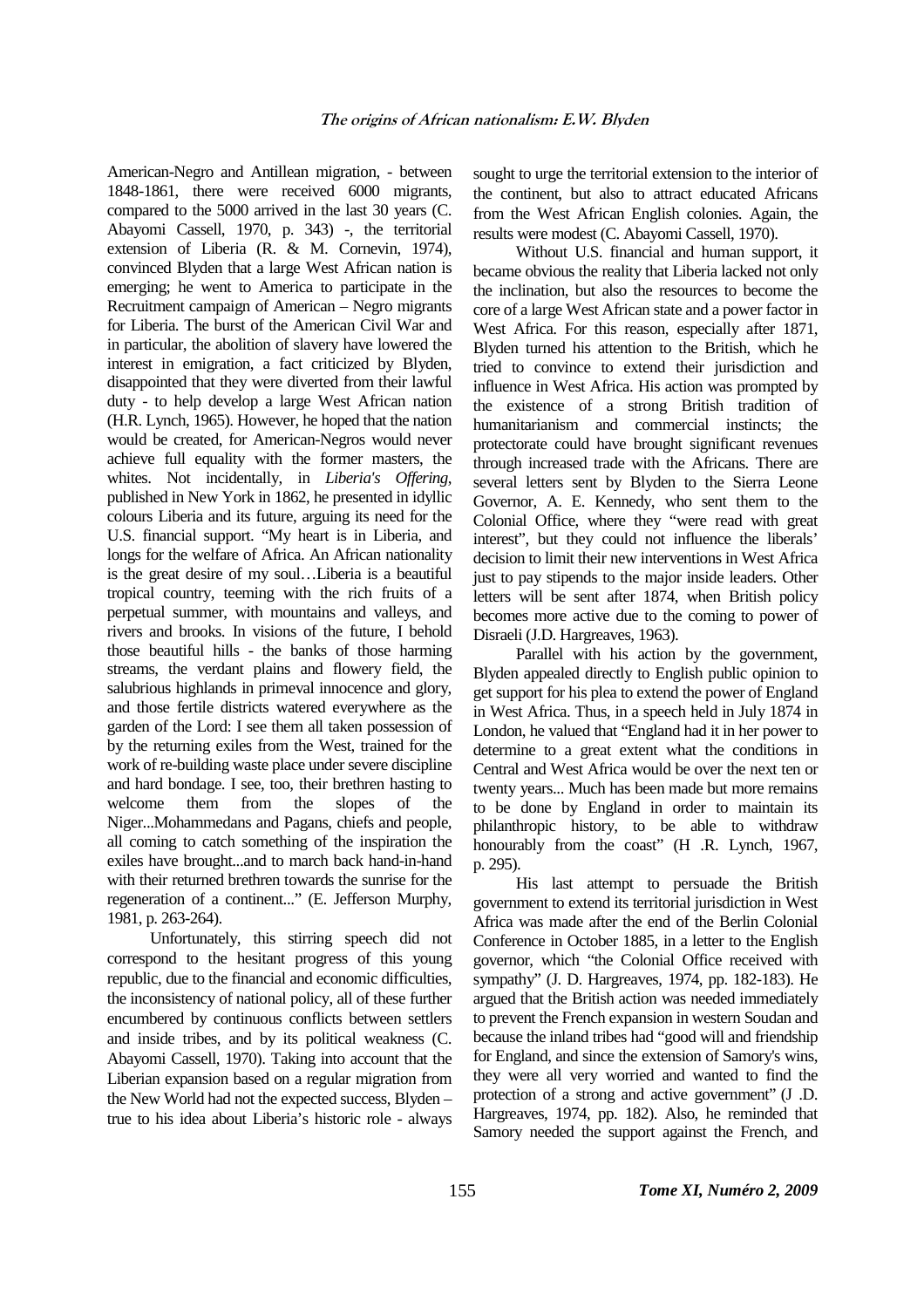wanted to place his wins under British protectorate. This collaboration "could create a settlement for millions of farmers and black workers willing to migrate from the U.S."(J. D. Hargreaves, 1974, p. 183).

After observing that England is reluctant to assume new responsibilities in West Africa, Blyden turned his hopes for the U.S. government. During a visit to the U.S. in 1880, he met with important American officials like William H. Evarts, Secretary of State, Carl Schurz, Minister of Interior, and even with Rutherford B. Hayes, the U.S. President, with whom he discussed the issue of financial support for American-Negro migration to Africa. Moreover, Blyden argued publicly for the U.S. to assume responsibilities in Africa, on the grounds that "The United States is the only country which.....entering on the West Coast, through Liberia,...may stretch a chain of colonies of her own citizens through the whole length of the Soudan, from the Niger to the Nile – from the Atlantic to the Indian Ocean" (H. R. Lynch, 1965, p. 379).

Neither now nor in subsequent visits, would Blyden get support for his plans, which did not coincide with American imperial policy, at least in terms of territories outside the Pacific Ocean (P. Milza, 1990).

If until 1885, Blyden's political ideal was to create a English-speaking West African state and to eliminate French influence, since the clarification of influence areas in West Africa, France became Blyden's favourite colonizing power because it did what he wanted England and the U.S. to make: first, it strengthened and increased the old coastal claims as much as possible, then it continued the conquest of Soudan, from Senegal to Lake Chad (M. & R. Cornevin, 1974; R. Oliver, A. Atmore, 1970; D. Bouche, 1991). In this vast area unit, controlled by French, Blyden saw the origin of the great West African state that he dreamed for years, especially since the French West Africa was characterized by an integrated development based on agricultural development, building roads, railways and docks (R. Oliver, A. Atmore, 1970). The higher level of coherence among the French possessions in this part of Africa, which included seven colonies (Soudan, Mauritania, Haute-Volta, Niger, Guinea, Côte d'Ivoire, Dahomey), was due to the fact that they were extensions of the old territories of Senegal, the main access road being the river Senegal; also, in all lands, the conquest was made by Senegalese troops (R. Oliver, A. Atmore, 1970). Secondly, Blyden praised

the French for better appreciation of the authorities and Muslim communities, which were used to protect order and dignity of millions of people within Africa (R. R. Sklar: in G. M. Carter, P. O'Meara, 1986). His impression that the French colonial administration, unlike the English one, gave more respect to traditional African institutions was false in fact, the French being less interested in imposing European customs and structures.

Blyden supported the European colonial expansion in West Africa due to his intimate conviction that the European ruling was temporary and that it would allow the formation of that great West African nation. His idea was based on the hardships of European colonization in tropical Africa due to climate and the huge mortality caused by tropical diseases (H. R. Lynch, 1965). Because of its temporary nature, the European ruling had to prepare Africans for political independence, so that the African elite would be formed after leaving Africa, and could take the political leadership. Blyden reminded Europeans consistently the humanitarian reasons of their intervention in Africa - the elimination of slavery and inhumane practices, the ending of tribal wars and civilizing Africans in order to take part in the evolution of humanity -, while admitting that the purpose of Europe was to use Africa for its own interests (E. W. Blyden, 1883).

However, Europe served unconsciously Africa, preparing it for a future. His great fear was that imperial powers could cancel African customs and institutions, by ignoring them, even if they were useful, Africa becoming a "black reproduction of Europe" (H. R. Lynch, 1967, p. 231). For this reason, he always insisted, especially after 1880, through publications and especially through the conferences held in Europe, on explaining the African social system and how to govern better the Africans (H. R. Lynch, 1967). He also defended the need of scientific knowledge of the African population, by constantly encouraging educated Africans to explore their own society and to explain it to the world. He encouraged the pioneering efforts in explaining African society made by John Mensah Sarbah (1897) - *Fanti Customary Laws*, 1897; J. E. Casely Hayford - *Gold Coast Native Institutions: With Thoughts Upon A Healthy Imperial Policy for the Gold Coast and Ashanti*, 1903, (H. R. Lynch, 1967), and by the brave Mary Kingsley, who made three study trips to the French Equatorial Africa, publishing *Travels in West Africa* (London, 1897) and *West African Studies* (London, 1898) (J. E. Flint, 1963).

*Tome XI, Numéro 2, 2009* 156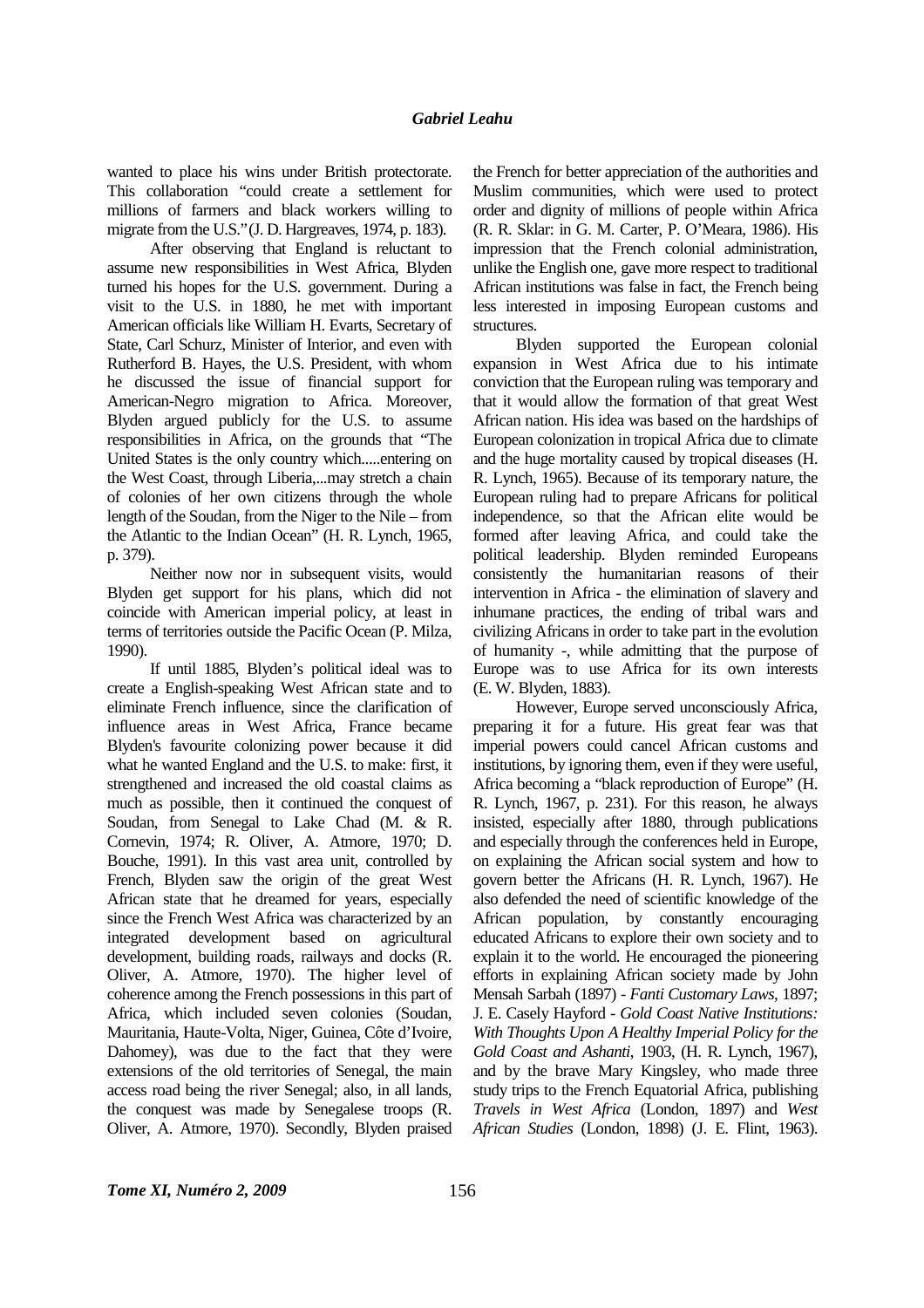Blyden welcomed the establishment in London in 1901, of the African Society, whose aim was "to encourage scientific work on the culture and African people"; he was one of the first vice-presidents (H. R. Lynch, 1967, p. 235). His own effort to unveil the African, by studying the ancestral habits, was made in 1908 with the publication of the work *African Life and Customs*, in which he demonstrated that there was an African social and economic system, ideally organized compared with the European one, characterized by "excessive individualism and unscrupulous competition" (R. R. Sklar: in G. M. Carter, P. O'Meara, 1986, p. 4).

**3.** Along with trying to set up a West African State, Blyden sought to create the West African community awareness using communication bridges between Christians and Muslims, by organizing an educational system in accordance with African traditions, by building African independent churches, by founding the nationalist press.

**\*** 

**a.** Blyden understood that any project of building a state and a West African nation needs to take into consideration the Islamic factor due to the influence and numerical strength. He was deeply impressed by the Islamic religious movements in the late eighteenth century and early nineteenth century, which led to its rapid spread and establishment of a new economic, social and political order in West Africa (R. & M. Cornevin, 1974). For this reason, Blyden was concerned with the removal of prejudice against African Muslims and how to build bridges between them and Christians. Thus, after 1871, he began conferencing and constantly writing about West Africa Islam, to organize an integrated education, in which Muslims were taught English, western science elements and Christians Arabic. The result was that he managed to remove the distrust of the West African Muslim communities from western education and create strong links between representatives of both religions.

**b.** Another way, in which Blyden sought to create West African community awareness, was by organizing an education in line with African traditions that allowed training from the elementary level to the university. Because education was organized and controlled by missionaries, Blyden, like other West African nationalists, vehemently criticized their system, because it imposed European ideas and values,

supporting the idea of natural inferiority of the black race. "The exact problem of African education is how to develop the powers of the African. The method followed in general is illogical because... is used without studying the human and its intellectual opportunities... producing usually only caricatures of foreign customs... Studying in Europe, the African becomes an alien from himself and his fellow citizens. He is not African nor in feeling, nor in purpose. He can not breathe African air through the lessons he is imbued with. The smell of the African earth is not in him; moreover everything is Europe and European..." (R. W. July, 1964, p. 83).

The main charge against the European missionary education was that it hindered the development of African racial pride among Africans, taking away their vitality and originality necessary for management activities (H. R. Lynch, 1964; O. D. Lara, 2000). That advanced the need of building a West African university. His first attempt was in Sierra Leone (1871-1874), when he obtained the affiliation of Fourah Bay College to Durham University (H. R. Lynch, 1965) in 1876 that meant very little compared with the initial program, in which the university had to create a new social force, new institutions, but also a new literature. After becoming the rector of the Liberia College (1881), Blyden made it official that he believed the college as a West-African institution whose purpose was "to counter European influence and correct the erroneous presentation of African and Negro", mission that had to be accomplished only by Africans because they could understand the African realities (H. R. Lynch, 1964, p. 403). Despite the hopes of educated West Africans, Blyden's leadership was unsuccessful; he failed to achieve its objectives. The causes of failure are many: multiple responsibilities at the time (he was the Minister of the Interior between 1880-1882; he got involved in the migration campaign of American-Negros between 1882-1883, and because of that he resided more in the U.S.); lack of tact and diplomacy in business administration, leading to teachers' dislike; his conception of education particularly the support to return to African traditional education - unreciprocated by other teachers (H. R. Lynch, 1967). To all these, we should add Blyden's inability to implement his ideas, being more of a visionary, a man of ideas than a practitioner.

His attempt held in Lagos (1896) was also unsuccessful despite favourable conditions: Lagos was the richest and most progressive English territory in West Africa; both the governor and the Colonial Office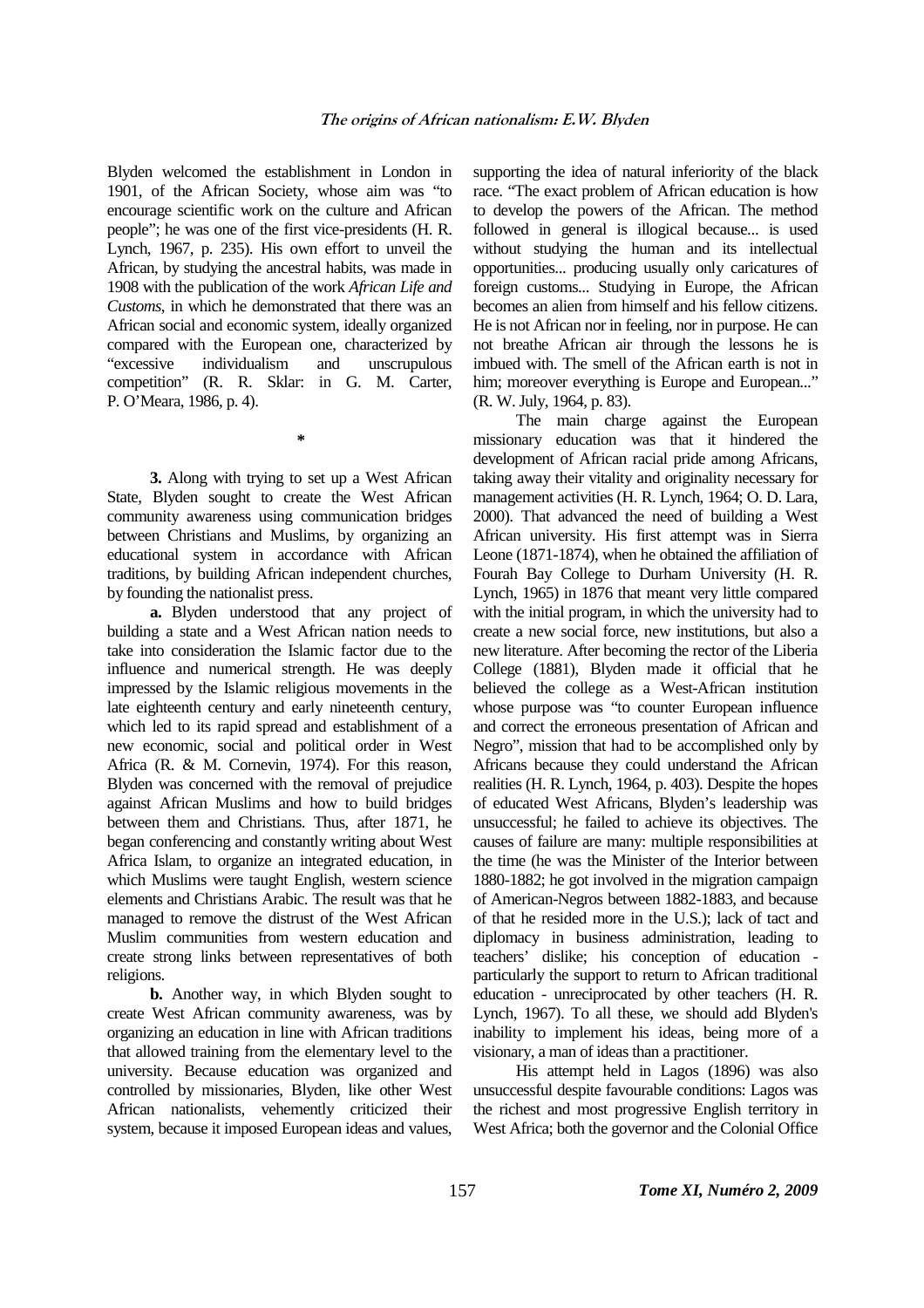had agreed with his idea, provided that the financial support came from the Africans (H. R. Lynch, 1965). The educated African elite was excited, but the public subscription campaign failed miserably, a disgusted Blyden commenting on the "lamentable incapacity of the people and their invincible apathy to anything but the accumulation of money which they know not how to use" (H. R. Lynch, 1965, p. 387).

**c.** To promote West African unity, together with the university, a particular role should have, in Blyden's view, the inauguration of an Independent African Church, which disregarded many confessions brought by European missionaries and to be led by Africans. In that action, he was sustained by African ministers and some laic people, but he clashed with the opposition of European missionaries, the confessional sectarianism of Africans and the difficulty of gathering the necessary funds to support such an institution with an unconfessional character (H. R. Lynch, 1965).

Although the idea of setting up a West African independent church was discussed in inter-religious meetings, the African pastors were undecided. Accordingly, laics led by W. E. Cole, a rich merchant in Lagos, disappointed by African pastors' disorientation and encouraged by Blyden's attitude, had set up - in August 1891 – the United Native African Church, the first independent African church in West Africa. It will merge in 1901 with the Independent Native Baptist Church, founded in 1888 by Majola Agbebi, another disciple of Blyden, viewed as "an outstanding African personality" (H. R. Lynch, 1965, p. 383), Blyden considered the moment of Agbebi's inaugural oath, in December 21, 1902, in Lagos as the moment in which "Africa is struggling for a separate personality" (G. Shepperson, 1960, p. 310).

The emergence of the United Native African Church was a form of protest against religious and political tutelage of Europeans. Not incidentally, the name of the church does not contain the word Christianity; it was found guilty of black race's alienation, and dogmas started anyway to be different, God became black and hell white. Also, the church wanted to be above religious differences, its message applying to all Africans, which gave Pan-African dimensions to this approach, just as with the university (C. Coquery-Vidrovitch, H. Moniot, 1974). Freedom from the European tutelage was the first step toward their dream of human liberation from white domination, so we have to see in its emergence a form of political protest - not an explicit one,

because of the inability for open political manifestation under colonial occupation. We also have the confirmation from the research of religion sociology, which demonstrated that this type of event always appears on a social fund of "anxiety, frustration and oppression" (J. C. Froelich, 1969, p. 57).

The new church will maintain its Christian character, but it will Africanize in the same time by taking the cult of the dead, with traditional purification, with offerings and sacrifices and the practice of healing the sick through prayer, accompanied by incantations and rituals, very similar to magical practices (J. C. Froelich, 1969).

**d.** In conducting the West African community spirit, along with the establishment of the university and the church, a particular role was retained by the press. Blyden considered the press as an indispensable means to achieve an aim, fact proven by its active participation in the establishment of newspapers and the permanent collaboration with major newspapers and magazines throughout West Africa (C. Fyfe, 1962).

 Thus, in April 1872, he sets up in Sierra Leone, the newspaper *The Negro*, and several months later, *The Ethiopian*, a monthly educational publication; in 1874, he supports the development of *West African Reporter* "whose declared aim was to forge a bond of unity among English-speaking West Africans and closing the links between Liberia and Sierra Leone" (C. Fyfe, 1962, p. 462).

In 1884, he helped shape the newspaper *The Sierra Leone Weekly News*, who became one of the most important of its time (C. Fyfe, 1962). During his stay in Lagos, Blyden's name is associated with the emergence of another successful newspaper, *The Lagos Weekly Record*, "one of the most important propagators of the earliest Nigerian nationalism" (H. R. Lynch, 1965). He also worked on numerous other West African newspapers and magazines - *Fraser's Magazine, The Watchman and West African Record, West African Reporter, Sierra Leone Times, Methodist Herald* and so on (H. R. Lynch, 1967); the media development in the region is one of the features that particularizes it throughout Africa and explains the profound differences between English speaking and French-speaking black African nationalisms (M. Cornevin, 1981).

The most important newspaper in terms of West African nationalist program was *The Negro*. Having Blyden as publisher, it appeared in April 1872, due to the generous support of five wealthy merchants from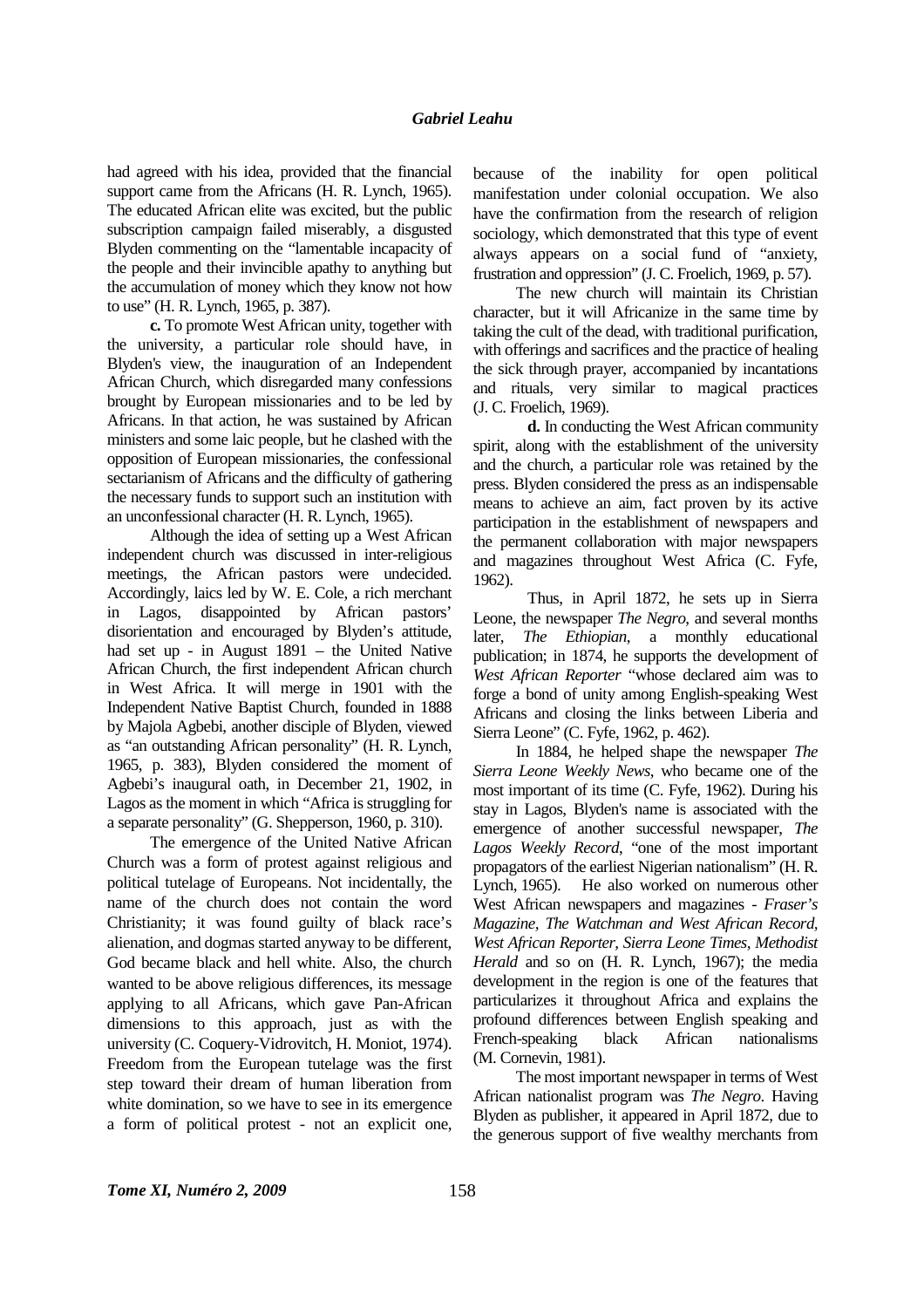Sierra Leone, devoted to the idea of asserting Africans rights (H. R. Lynch, 1964). The newspaper intended to stimulate Africans to be proud of their race, as Blyden stated in the first issue: "It has been called the *Negro*...because it is intended to represent and defend the interest of that peculiar type of humanity known as the Negro, with all its affiliated and collateral branches whether on this continent or elsewhere. *West African* was considered definite enough, but too exclusive for the comprehensive intentions entertained by the promoters of the scheme: to recognize and greet the brotherhood of the race wherever found...The term is perfectly legitimate and under our circumstances indispensable" (H. R. Lynch, 1964, p. 402).

Newspaper publishers have wanted clearly from the beginning and throughout the publication that *Negro* became a newspaper for all black people, a pan-Negro organ, character questioned by some historians. By looking at the single copy left, which contains "four pages of purely local news", H. R. Lynch says that "its claim to be a pan-Negro body is more symbolic than real" (H. R. Lynch, 1964, p. 402). We hadn't the opportunity to directly study the problem, but we noticed that the above mentioned author contradicts himself when he quoted from a letter from the Anglican bishop of Sierra Leone, Henry Cheetham, which we present below because it is very significant in understanding the atmosphere created by Blyden and his paper in the region. "I turned in my diocese. We found here that the influence of Mr. Hennessy's administration and the presence of Mr. Blyden have produced most important and unfortunate results on the minds of native the pastors and some of the other upper natives... national feeling is not finding expression in *The Negro* but *The Negro* is spreading it on thick before the people are ready" (H. R. Lynch, 1964, p. 402).. We believe that the bishop's assessment is sufficiently conclusive for the "unwanted" effects arising from the particular activity of *The Negro*, and of Blyden. The same bishop, speaking to CMS Secretary, in April 1873, considered that "the great source of evil is Mr. Blyden; he insisted on the feelings of his race, that a powerful and virulent anti-white reaction emerged" (H. R. Lynch, 1964, p. 402). It was no coincidence that after Blyden returned in Liberia in 1874, the newspaper was closed.

The impact of Blyden's ideas on the African educated elite was felt at least contradictory: on the one

\*

hand, they struck in their Europeanity, in the ideas and behaviours that led to acquiring the European lifestyle, in their very existence of "civilized blacks". In addition, these ideas were extremely attractive. The belief in the existence of a distinct *African personality* and the confidence in the destiny of the black race acted as a real "psychological balm" (L. Spitzer, 1972, p. 112), allowing curative action to the personal and racial pride, so affected by Europeans' racism.

Influenced by Blyden, many educated Africans began to assign the causes of their difficult situation to the "true perverting of the black racial personalities through random Europeanization" (L. Spitzer, 1972, p. 112). In this context, they begin to believe that blind imitation of the European way of life is totally inadequate for the African environment, many trying to remove the "tyranny of foreign habits" (L. Spitzer, 1972, p. 112), by Africanising names and garments (L. Spitzer, 1972). These trials were to prove the point, both theirs and the Europeans, that there are no longer the imitators of Europe and that they have created a culture, consistent with the *African personality*, but not identical with the barbarous customs of the "uncivilized" natives.

We see here a certain ambiguity, which is specific to acculturalized and educated Africans: on one hand they proclaim the freedom from the influence of the European model and a return to tradition, on the other, they do not want to identify with them, continuing to maintain the European structures. In fact, it is an ambivalence, very well noticeable at Blyden, too: he was an Europeanized African, the education, concepts, his fundamental ideas were European; he was a Christian and not animistic; he quoted from the Bible and the classics in order to argue his points of view; he used the European type of thinking analysis (R. W. July, 1964). It is a fact that should not surprise or contrary us, the very idea of nationalism - with its elements of equality, social and national freedom - is a European invention of the nineteenth century, and then imposed to the rest of the world. Blyden's biographer, H. R. Lynch, has hypothesized that he was influenced by "the writings of philosophers and European nationalists like Herder, Fichte, Hegel and Mazzini, who advocated the national and racial unity and confirmed that each people has its special mission to fulfil" (H. R. Lynch, 1967, p. 60). Personally we do not share this vision because Blyden viewed the issue in a broader racial context; he said that the dignity and integrity of a racial group were lost by foreign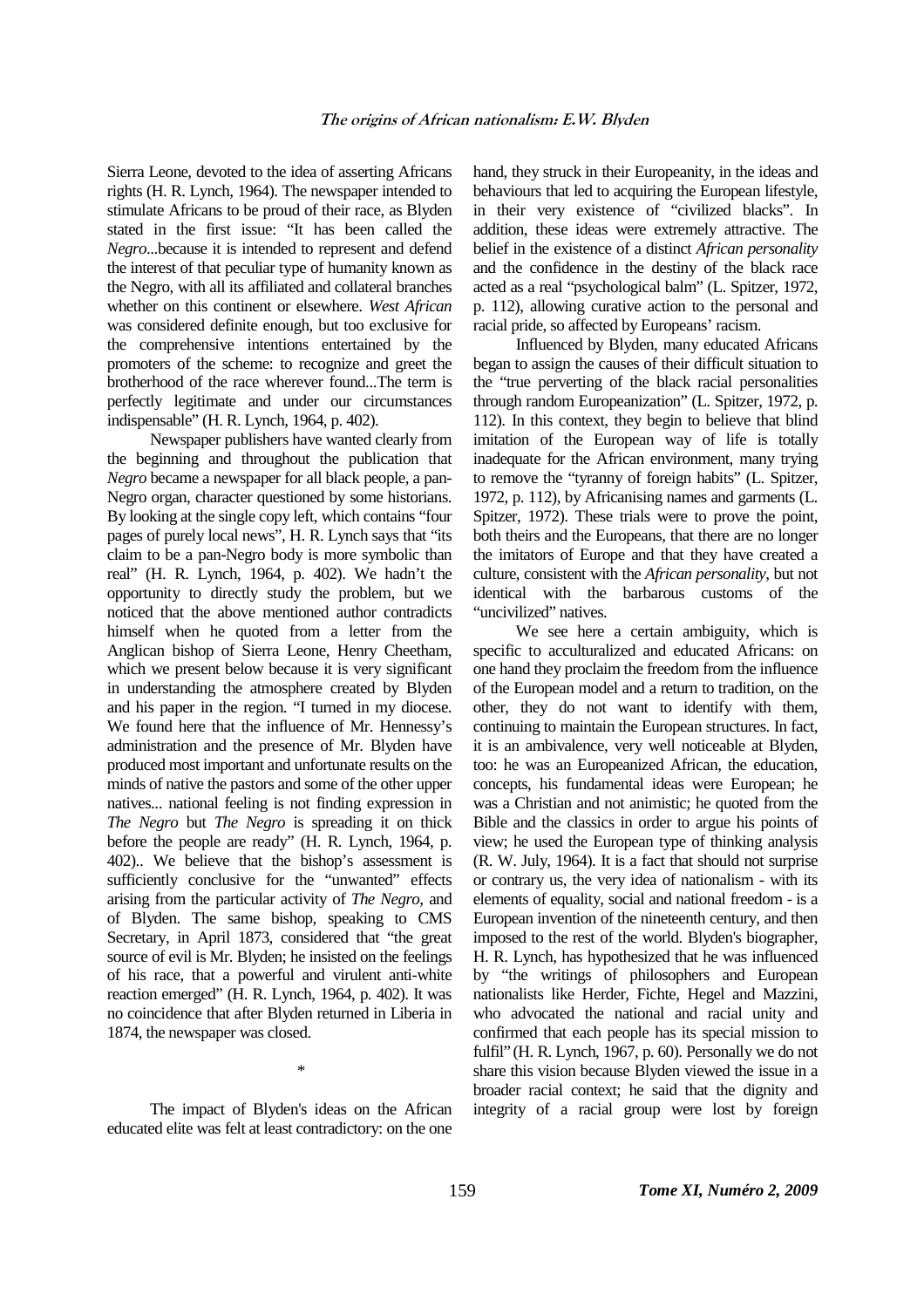occupation, despite the independence prior to colonial occupation.

A second element of his ambivalence is his desire for national independence, the critical action regarding the European occupation, while praising the colonizer. Blyden's tribute in 1891, made to the British colonial administration in Lagos was significant: "What a change took place even during the short life of a generation! Christianity and English philanthropy, as well as the British art of governance and commercial activities, have brought the things promised closer to the present; and in any place, the British government reached this coast... the native regular prayer is *God save the Queen*" (R. W. July, 1964, p. 85).

In fact, Blyden's dilemma is the dilemma of today's African intellectual leaders, which he anticipated nearly a century ago. Their ambivalence is not condemned, because their resorts are not servile to the colonizing power, as assessed for example by R. W. July, which claimed that the quoted praise above "would have made even Cecil Rhodes blush" (R.W. July, 1964, p. 85). We consider this view, and all the others expressed in the same way, totally unfounded; it may be explained at first sight either by a superficial approach, or by an ideological positioning of the author.

In our opinion, more factors must be taken into account to understand and explain his attitude. First, everything must be viewed in the context of the time. Then, he considered political imperialism as a necessary stage of historical development that could transform the world, if it was used with wisdom.

Blyden, and many other contemporaries, shared the pro-imperial feelings, considering them to be the most progressive. Do not forget that Karl Marx himself approved the British colonial expansion in India, considering it the only way to civilize it (G. Leclerc, 1972). Not incidentally, the colonial period was perceived – both by colonizers and the African educated elite - as a mandatory step in the natural evolution of the world to civilization, which is why it was so desired (H. Brunschwig, 1963).

Thirdly, in Blyden's concept, building a large West African state and a great nation was only possible with the support of a great imperial power. For this reason he was a partisan for the cooperation with Britain and France, becoming close and very well received by all the British governors of West Africa, and also by the Colonial Office. Blyden was convinced that in this way he could influence the colonial policy in the area, and given the dominance exerted by Europe on the world, when the U.S. expressed their disinterest, what better things he could have done? Already examples of the resistance impossibility to the victorious European pressure were contemporary with Blyden (Ashanti wars, Samory or the Mahdist State's failure). Fourth, we want to say that Blyden's approach was not political, but cultural. This orientation is explained by Blyden through his observations of the Europeans trials to demonstrate Africans' cultural inferiority, their values compared with those of Europe. In defence of African values, he created the cultural nationalism "shield"; if he has accepted the idea of close political collaboration with colonial ruling, he resolutely opposed any concessions in the cultural field.

Thus, with the occasion of official discussions in England, he said: "All African thinkers cooperate gladly with England and France, if they agree with the indigenous ideas, customs and traditions" (R. R. Sklar, 1986, p. 3). Blyden understood that any sustained confrontation for political independence of British colonies, besides the fact that it was premature, would have led for his quick conviction.

Finally, the establishment of a West African state required a sense of community, a sense of belonging to a wider area, which transcended the tribe, ethnicity, religion or any artificial territorial division. Here is where the culture and institutions that the African thinker considered fundamental intervened: independent church and school

That Blyden was perceived by his contemporaries as a leading representative of the black race, the defender of its interests and not as a person dedicated to the colonial power is still an argument of the value of his message. Not incidentally, J. E. Casely Hayford offered his activity a universal character: "Blyden …was a god descended upon earth to teach the Ethiopians a new the way of life. He came not in thunder, or with great sound, but in the garb of a humble teacher, a John the Baptist among his brethren, preaching racial and national salvation. From land to land, and from shore to shore, his message was the self-same one, which, interpreted in the language of the Christ, was: What shall it profit a race if it shall gain the whole world and lose its own soul?" (H. R. Lynch, 1965, p. 388).